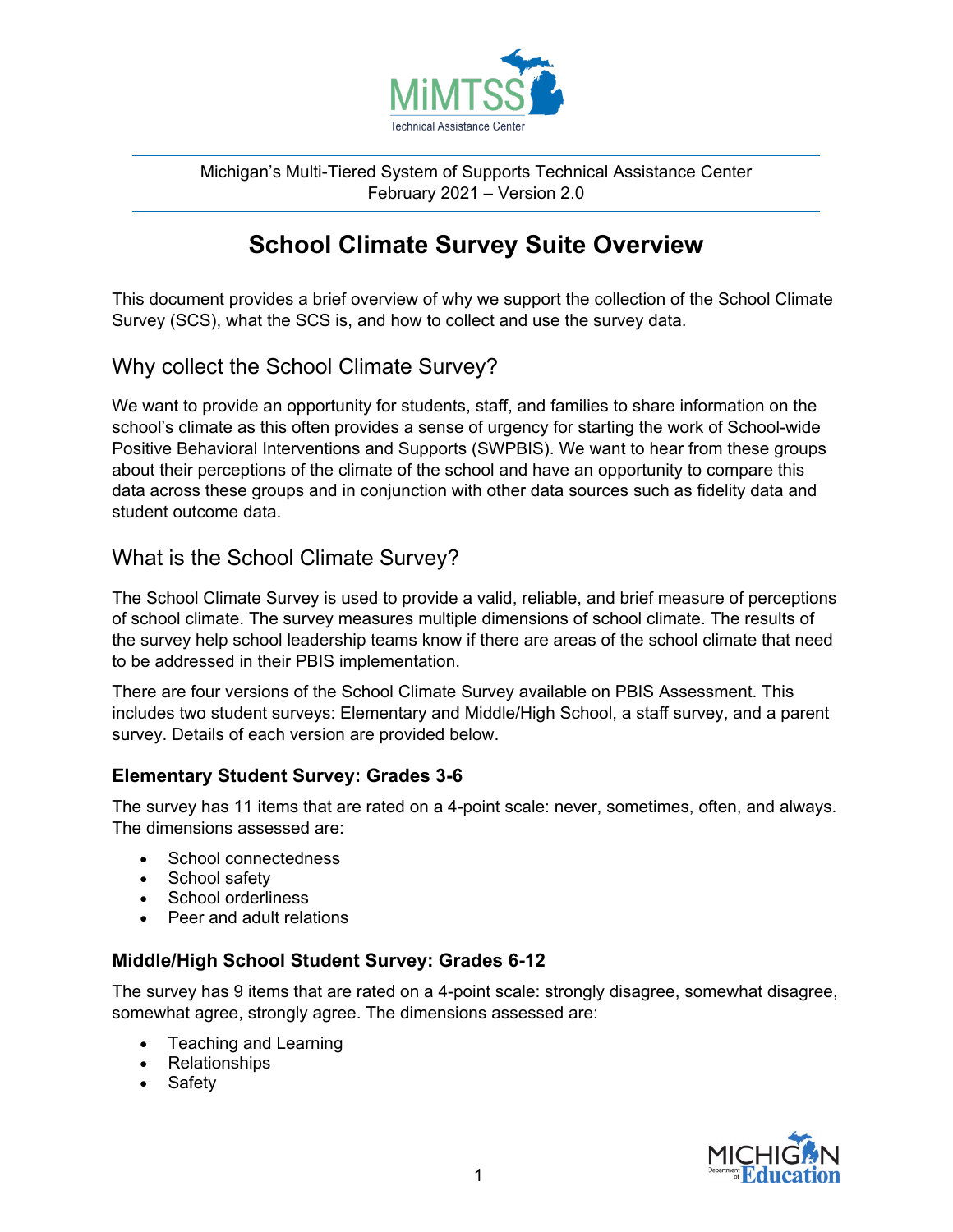#### **Parent Survey:**

The survey has 24 items that are rated on a 4-point scale: strongly disagree, somewhat disagree, somewhat agree, strongly agree. The dimensions assessed are:

- Teaching and Learning
- School Safety
- Interpersonal Relationships
- Institutional Environment
- Parent Involvement

### **Staff Survey:**

The survey has 31 items that are rated on a 4-point scale: strongly disagree, somewhat disagree, somewhat agree, strongly agree. The dimensions assessed are:

- Structure for Learning
- Staff Connectedness
- Peer/Adult Relations
- Parental Involvement
- Physical Environment
- School Safety

### Demographic Data

All of the surveys within the School Climate Survey Suite begin with demographic questions so that the data can be disaggregated to look at specific subgroups. Each survey asks about a respondent's gender identity, ethnicity, and race. Additionally, each respondent will answer a question about their grade level, whether it is the grade of the student or a staff member's primary grade taught.

Additional demographic questions are specific to each survey.

- The student survey for middle and high school students has a question about sexual orientation (i.e., heterosexual, gay or lesbian, bisexual).
- The family survey asks whether their student is enrolled in any specialized program (e.g., Special Education, Honors Programs, etc.).
- The school personnel survey asks about a staff member's primary job classification, area taught, years of work experience, and highest degree earned.

If an individual respondent is not comfortable answering a specific question, they can still complete the survey. "I prefer not to answer" is the default response unless changed by a respondent. Additionally, if there are fewer than 5 respondents from a particular subgroup, their data will only be included in the overall scores. This helps maintain the anonymity of respondents.

### **Gender Identity and Sexual Orientation**

The School Climate Survey uses the term "gender identity" for all surveys. The elementary student survey includes the options of female, male, and other (as well as the default "I prefer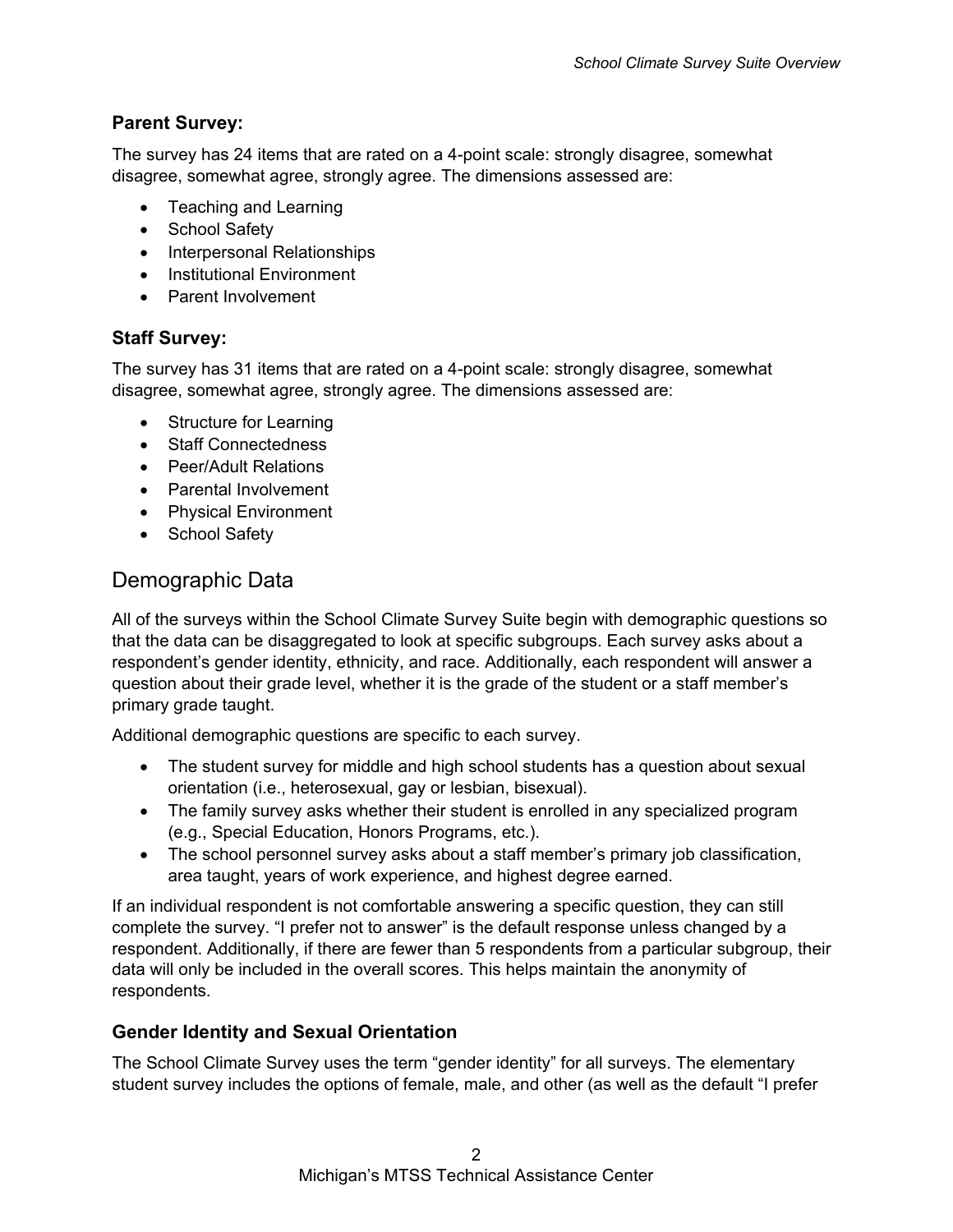not to answer" response). However, the middle/high student survey, as well as the family and staff surveys, provides "non-binary, transgender, or other" as an option.

The middle/high student survey also includes an item around sexual orientation. The item asks, "Which of the following best describes you?" Students have the option to choose between heterosexual (straight), gay or lesbian, bisexual, or the default response of "I prefer not to answer."

These items were included in the School Climate Survey Suite after careful consideration based on data and research showing that LGBTQ students are at an increased risk for short and longterm negative outcomes. Additionally, individuals that identify as LGBTQ have historically not been included as a subgroup for disaggregated data analysis. This has made it difficult to fully understand the extent of problems with bullying and school discipline. Finally, it follows the precedent set by the CDC's Youth Risk Behavior Surveillance System.

There is a difference between asking about sexual orientation and sexual behavior; the School Climate Survey does not ask any questions about sexual behavior.

If your school or district is uncomfortable with the inclusion of these items as included, there are two options:

- Tell students not to answer the item(s) and the item response will default to "I prefer not to answer." This will result in an inability to disaggregate the data by the subgroups represented within the item(s).
- Use the paper and pencil version of the survey in order to modify the item. This will require a staff member to enter all of the paper versions of the survey into the data system in order to obtain results and disaggregate the remaining subgroups. (Caution: no other items on the survey should be altered.)

### How Do We Collect the School Climate Survey?

The School Climate Survey is typically completed electronically through an online survey available through PBIS Assessments on the [PBISApps website.](http://pbisapps.org/) All surveys are confidential when completed through the electronic link. Students typically are asked to complete the survey during a time when the class is in a computer lab. Parents are usually emailed the link for the parent survey and/or computers are made available with the link at parent/teacher conferences or other times when parents are typically at school. Staff surveys are typically completed during a staff meeting and/or the link is emailed out to the staff to complete by a specified date. Any of the surveys can be completed as paper-pencil surveys, although administration in this way is not ideal. These results will need to be entered one-by-one into the survey site in order for all of the data to be compiled for a school.

The surveys typically take 10-20 minutes to complete depending on the survey.

### How Do We Use School Climate Survey data?

School Climate Survey data can be examined within a school and/or district's Data Review process and used for action planning. The completion of the School Climate Surveys meets the needs of surveying parents, students, and staff outlined in Michigan's Continuous Improvement Process for School Improvement.